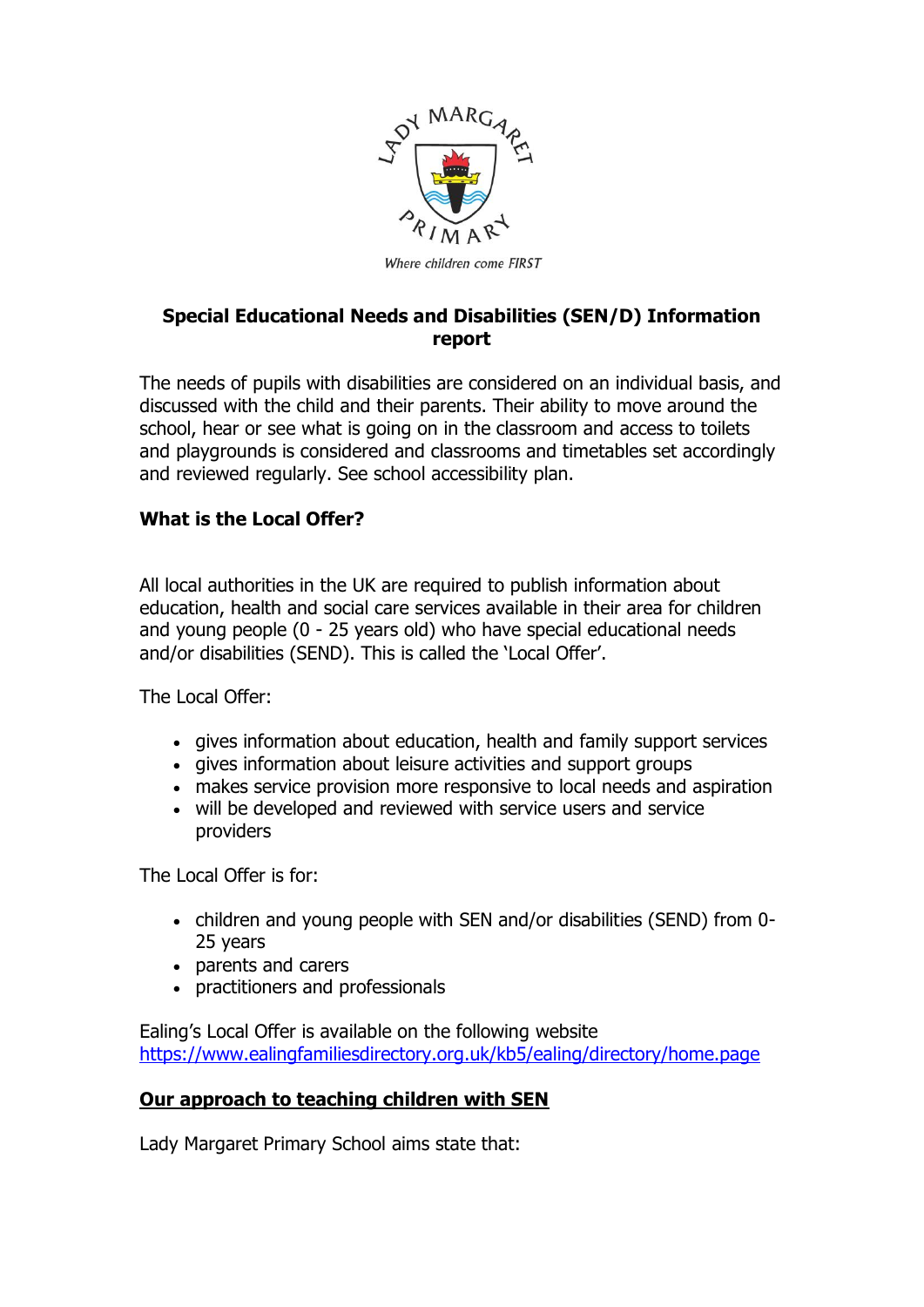- 1) We value and help children to develop a healthy respect for themselves and others, with a clear moral code that will positively guide their life choices.
- 2) We value the development of our children's academic progress and nurture ambition, resilience and excellent skills for life as essential outcomes of their experience as learners.
- 3) We value everyone within our school, regardless of race, gender, religion or abilities and provide equal access to all aspects of our curriculum.
- 4) We value the cultural diversity brought to this school by our children as an enrichment to all that is shared and respected, so that our children will grow up and live harmoniously within the community.

These aims include all the children in our school including those with SEN/D.

### **What kinds of needs can be supported at Lady Margaret Primary School?**

Children with every type of need are supported at our school and we make our best efforts to ensure that every child in our school makes good progress and is well prepared for transition to Secondary school and beyond into adulthood.

# **Who can I talk to about my child's needs?**

- Class teacher
- Family Liaison workers (Mrs. Bagga, Mrs. Aggarwal, Mrs. Dhaliwal, Ms Mahay)
- Phase Leaders:

Early Years and Yr 1: Ms. Gillani Years 2-3: Ms. Kular Years 4-5: Mr Kelly Year 6: Ms. Dobee

• SENCo/ Child protection teacher – Ms Towers

If you have spoken with the staff named above and feel that your concern has not been addressed then you are also welcome to make an appointment to speak with the following staff.

- Deputy Headteachers Ms. Simpson and Mrs. Bartholomew
- Headteacher Mrs. Rai
- $\bullet$  SEN/D governor Mrs. Bhachu

# **How are children's needs identified?**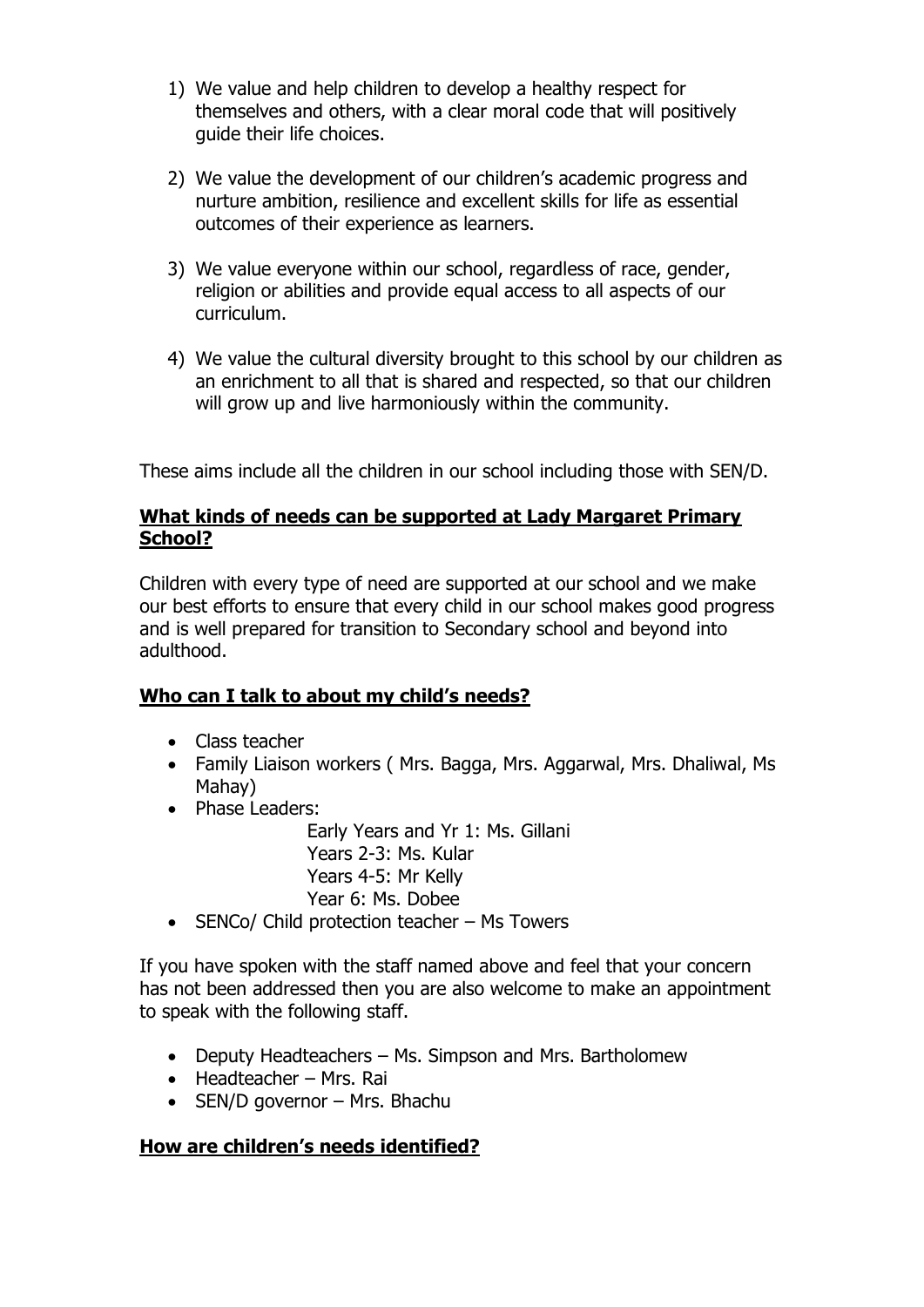All children are different; so at Lady Margaret Primary School we spend time identifying the needs of all children, whether they have a special educational need or not, before they enter school and throughout their school life.

At different times in their school life, a child or young person may have a special educational need. (SEN) The Code of Practice 2015 defines SEN/D as follows:

A child or young person has SEN if they have a learning difficulty or disability which calls for special education provision to be made for him or her. A child of compulsory school age or a young person has <sup>a</sup> learning difficulty or disability if he or she:

a) has a significantly greater difficulty in learning than the majority of others the same age, or

b) has a disability which prevents or hinders him or her from making use of facilities of a kind generally provided for others of the same age in mainstream schools or mainstream post 16 institutions.

Where pupils' progress is significantly slower than that of their peers or fails to match their previous rate of progress, despite high quality teaching targeted

at specific areas of difficulty, it maybe that the child has SEN. Information will be gathered, including seeking the views of parents an d the pupil, as well as from teachers and assessments.

There can be many reasons for learners 'falling behind.'

These may include

- absence
- attending lots of different schools
- difficulties with speaking or understanding English
- worries or other circumstances that distract them from learning.

At Lady Margaret Primary School we understand that children who experience these barriers may be vulnerable.

This does not mean that all vulnerable learners have SEN/D.

Only those who require special educational provision that is different from or additional to that provided to all learners at the school, will be identified as having SEN/D.

#### **How are children's needs identified before they start at our school?**

As soon as a child is confirmed to attend our school we start finding out more about each child so we can plan for their needs and ensure that they settle into school happily and make good progress in their learning. We do this in the following ways.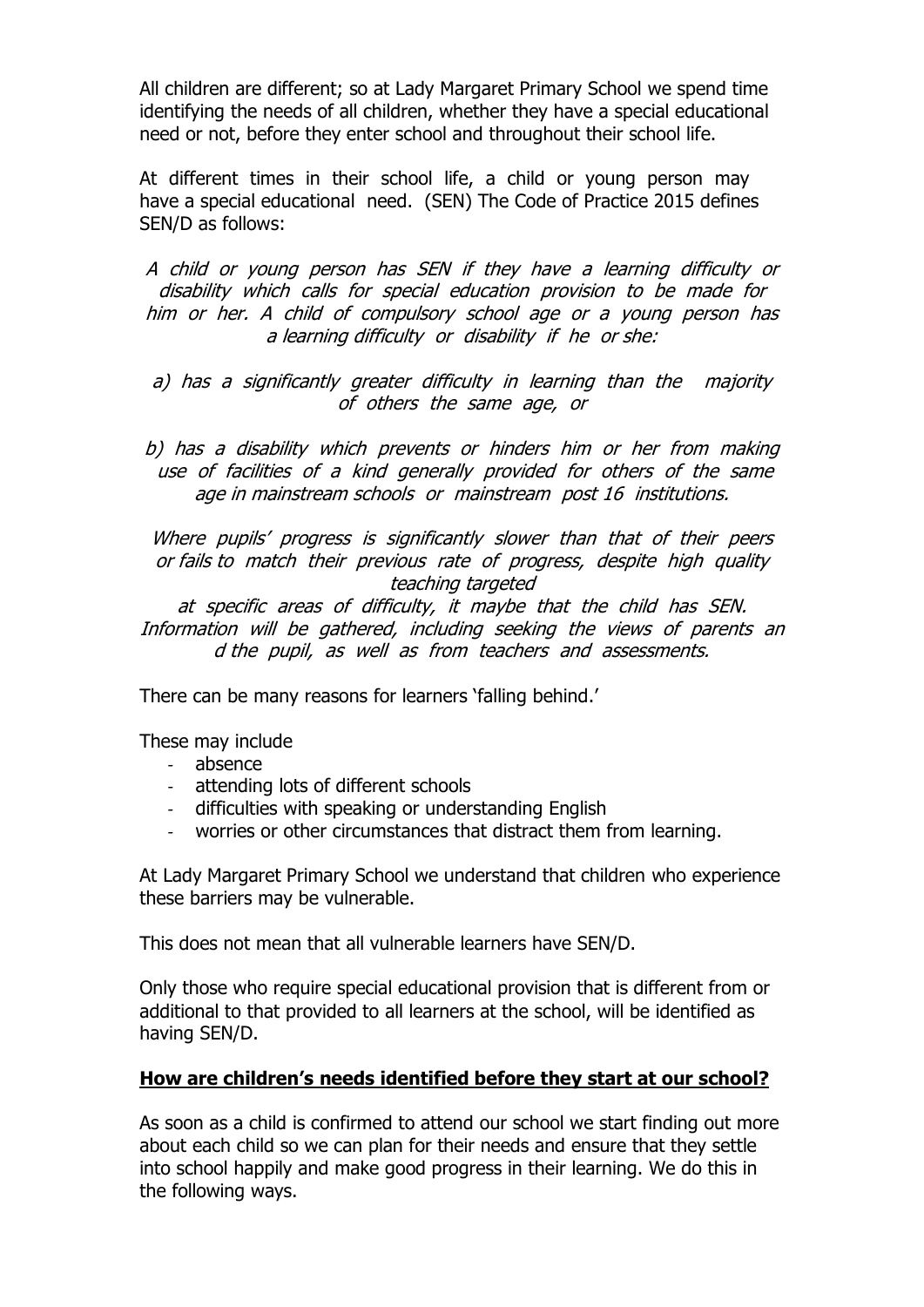- Parent/carer information meetings
- Talk to previous schools or educational settings
- School or class visits before children start
- Home visits or meetings with parents at school

### **How are children's needs identified whilst children are at our school?**

#### **By pupils telling us**

- Talking to their teacher or another member of school staff
- Circle time
- Worry boxes boxes where children can place notes to the teacher with their concerns
- Feedback in books children can write notes in their books for the teacher to see when they mark
- Pupil voice regular interviews from a variety of different teachers to find out how pupils are finding their learning.

### **By parents telling us**

- By informally talking to the teacher
- Parents consultation evenings
- By making an appointment to speak with a specific member of staff

### **Through assessment information**

All pupils' progress and achievement is assessed by teachers in every lesson. Academic achievement and progress information is collected for each pupil, at least once a term, in order to ensure that all pupils are making sustained progress and are on track to achieve their targets. Children who are not making expected progress will be identified and monitored closely. Pupils working significantly below age related expectations have their progress monitored at their level and are planned for accordingly. All progress is discussed at pupil progress meetings each term. If pupils making less than expected progress their needs are discussed and further interventions and support are put in place as required. Continued lack of progress may result in a pupil being added to the SEN register or an application for an EHCPlan being considered.

# **Other information that may be used to identify pupil needs**

We also use other sources of information to ensure that pupils are happy and making good progress.

- analysis of behaviour logs
- analysis of welfare logs
- reports from outside agencies e.g speech and language therapy, child development team.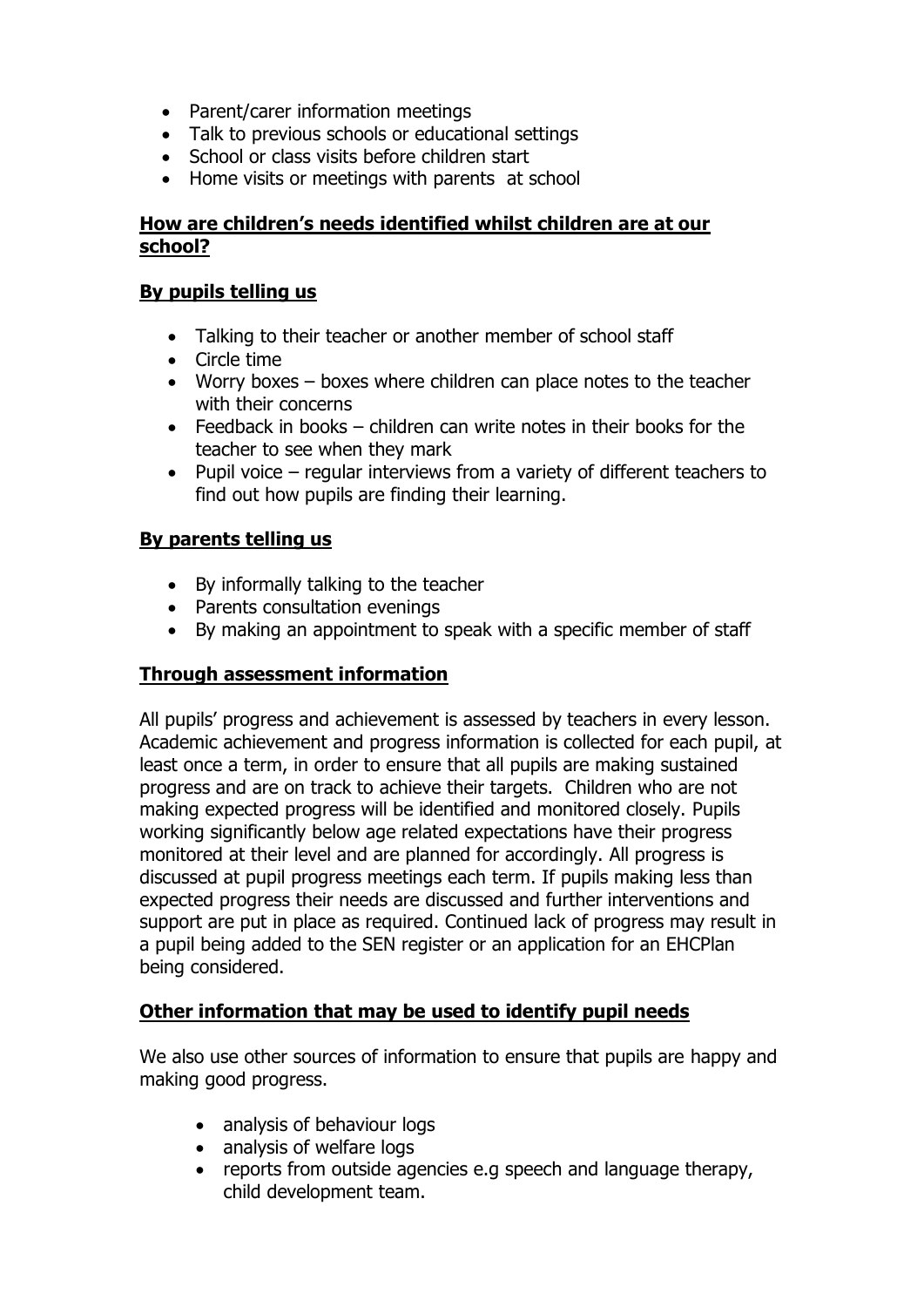# **During a review of progress against SEN desired outcomes (SEN Review Meeting)**

Parents meet teachers every term and once a year with the SENCo. SEN targets are reviewed rewritten to ensure work is targeted appropriately. **How will parents be informed if there are additional concerns about a child's learning?**

- As soon as a teacher has concerns about a child's learning parents will be called into school for an informal discussion to find out if there are any external reasons for difficulties. Targets may be discussed and the child will be monitored closely
- If a child continues to find learning difficult they may be added to the SEN register after a further meeting for parents with the SENCo. At this point children may be referred to outside agencies e.g. speech and language therapists who may provide assess the child to find out if there are any specific difficulties.

### **How does the school work in partnership with parents of children with SEN?**

We work closely with all our parents to ensure that all pupils are happy and make progress. Working in partnership with parents of children with SEN/D is even more important so we do the following things:

- Communicate regularly and informally through home school books and/ or phone calls and letters and informal chats at the beginning and/or end of the school days.
- Have an open door policy so that parents can make appointments to see the class teachers and SENCo when they are concerned and would like a longer discussion.
- Offer a longer termly parent / teacher meeting (termly SEN Review Meeting) so that a more thorough identification of a child's needs can take place and the desired outcomes that we are all working towards can be decided upon.
- Include the progress a child with SEN/D has made towards their desired outcomes in their annual report.
- All children on the SEN register have a "learning passport" that describes a child's needs and how they like to be supported so that it can be communicated quickly and easily to members of staff.
- Provide parents with a copy of the targets agreed for their child and the strategies and interventions set up in school to help children achieve these targets.
- Hold an Annual Review for any child with an EHC plan / statement.

### **How does the school make sure that children with SEN can be involved with decisions about their education?**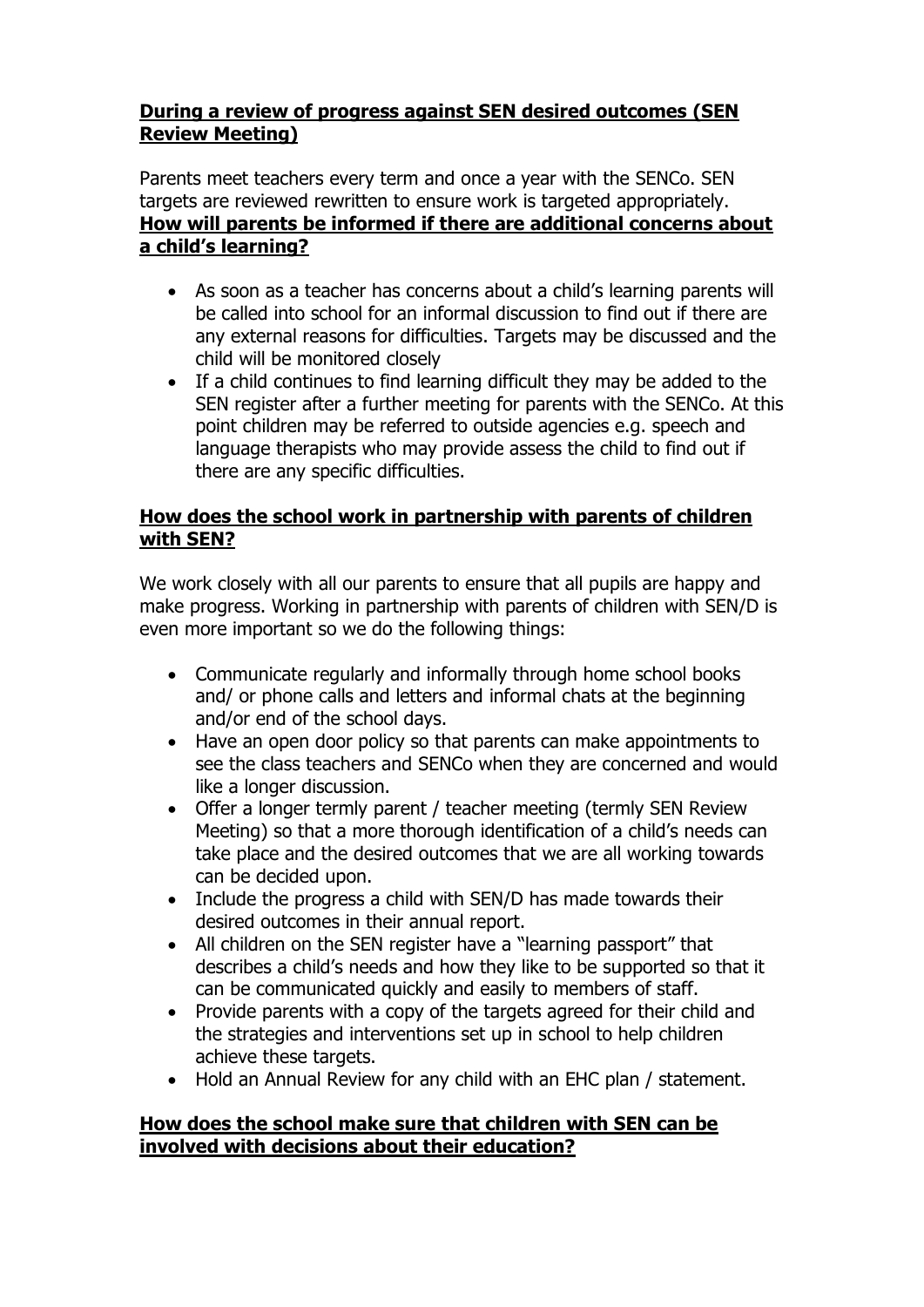We encourage all children, including those with SEN, to make decisions about their education. All children are expected to evaluate their own learning success and discuss their needs with their teacher. We do this in school through

- asking questions in lessons
- quality feedback
- being aware of the next steps in learning
- feedback review sessions
- contributing to their 'pupil passports' and learning plan targets through pupil voice interviews.

# **Children with SEN support**

Children with SEN support have a learning plan that outlines the different approaches that are needed to achieve agreed outcomes. These outcomes are reviewed and updated during the SEN Review meetings. Parents will receive a copy of the plan and the outcomes as soon as it has been completed. The outcomes and the additional support needed to help the children achieve them are recorded on our school provision map which helps us to evaluate the impact and success of these plans and interventions.

Parents are encouraged to attend SEN Review meetings as this is the best way we can work together with you. If you need help to get to the meeting, or you need someone to help you (eg: a translator) then we can arrange that too if you give us some notice.

# **Children with an EHC plan or statement**

In addition to termly SEN Review meetings, for children Education, Health and Care plans (EHCP), we also hold an Annual Review meeting. We work with the parents and pupils and invite all the involved agencies in order to review the progress made against the outcomes in the EHC plan. We include the children's views in this meeting which are gained either during a separate discussion or with the child present at the review meeting, if appropriate.

# **How do we help children when they move to our school?**

Before any child moves to our school we try and find out as much about them as possible to help them settle in quickly. All our new children have the opportunity to visit the school and spend a short time in their new class, so they know what to expect. (Please see section on identification of needs before coming to our school)

Once we know that a child has SEN/D we will meet with parents to decide on the desired outcomes we are all working towards and develop a plan to support each child to achieve these aims. Some plans may detail a "transition plan" to help a child settle into school easily and happily. This period of transition should only take a short amount of time and will be decided upon during the initial meeting.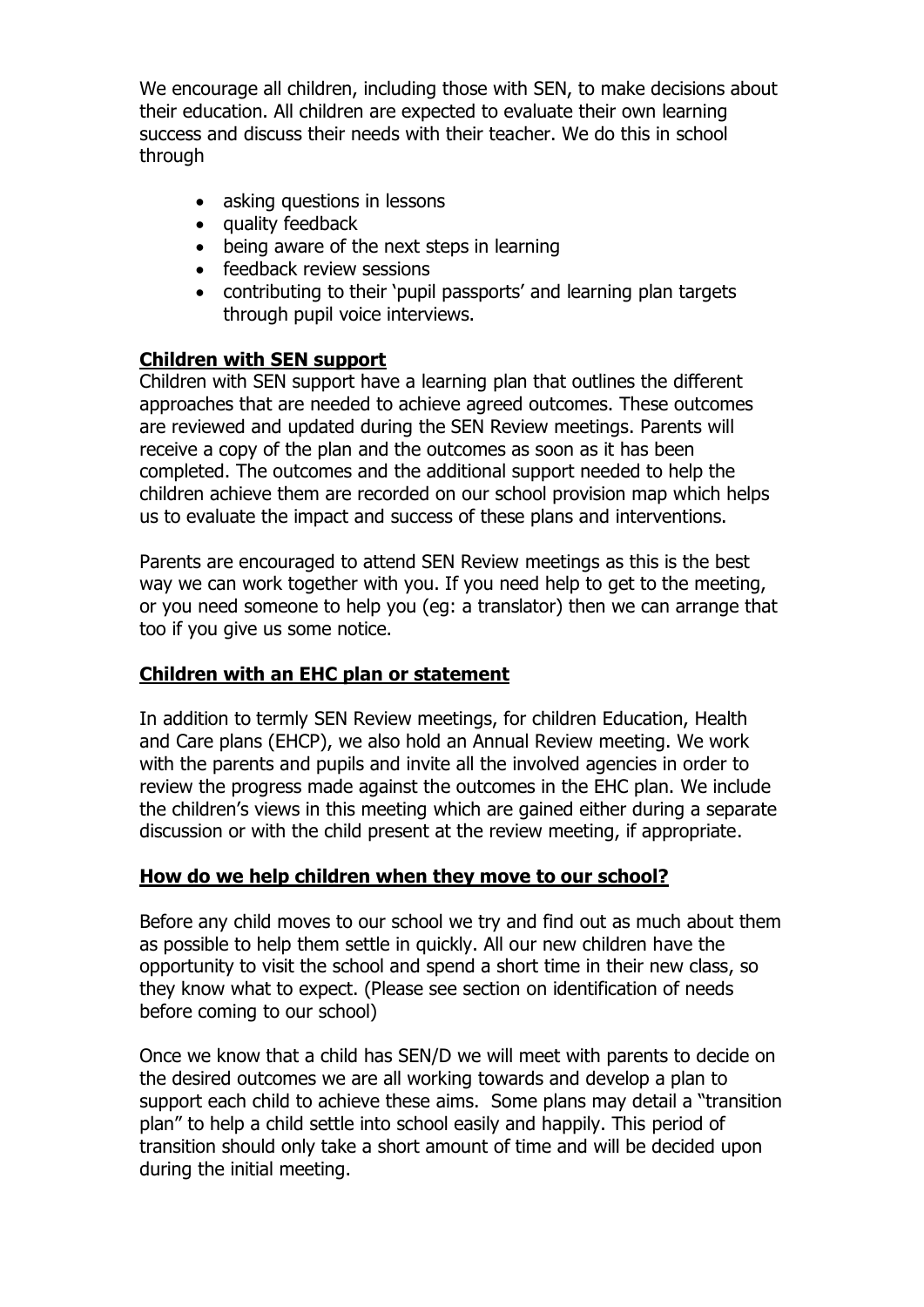Where possible, the previous school will be asked to provide all relevant documentation following GDPR guidelines.

# **How do we help children when they move to another school?**

All school records are passed on to a new school when a child moves school.

If a child has SEN/D we also:

- Liaise with the SENCo of the new school to clarify any information necessary.
- If possible we invite the new school to the last annual review of a child with an EHC plan and a transition plan can be set up as part of this meeting.
- For high school transfer in Year 6, meetings are set up with SENCOs from the new school of all children with SEN. During these meetings all documentation is passed onto the new school and specific needs and targets discussed so transition can be as smooth as possible for the children.

### **How do we help children when they move between classes and /or phases of education?**

When moving classes in school:

- Information will be passed on to the new class teacher in advance and a m
- $\bullet$  eeting will take place with the new and old teacher. All individual learning plans, achievement tracking booklets and Pupil Passports will be shared with the new teacher.
- The SENCO will also meet with the new class teacher to pass on any additional information.
- All children visit their new class and meet their new teacher.
- A 'Transition Book' may be used to support children with SEN/D when moving and understanding change.

### **How are adaptations made to the school to help children with SEN or disabilities?**

- Ouality first teaching and differentiation within the classroom led by the class teacher aims to provide for all children according to the specific needs of all groups of children in their class, to ensure that all children's needs are met.
- Concrete manipulatives and a variety of different teaching methods are always used to support different learning styles.
- Arrangements are made for pupils with mobility issues to provide them with the support they may need to move around the school safely.
- A small, quiet lunchroom is available for pupils who find the main school dining hall too overwhelming or require additional support whist eating.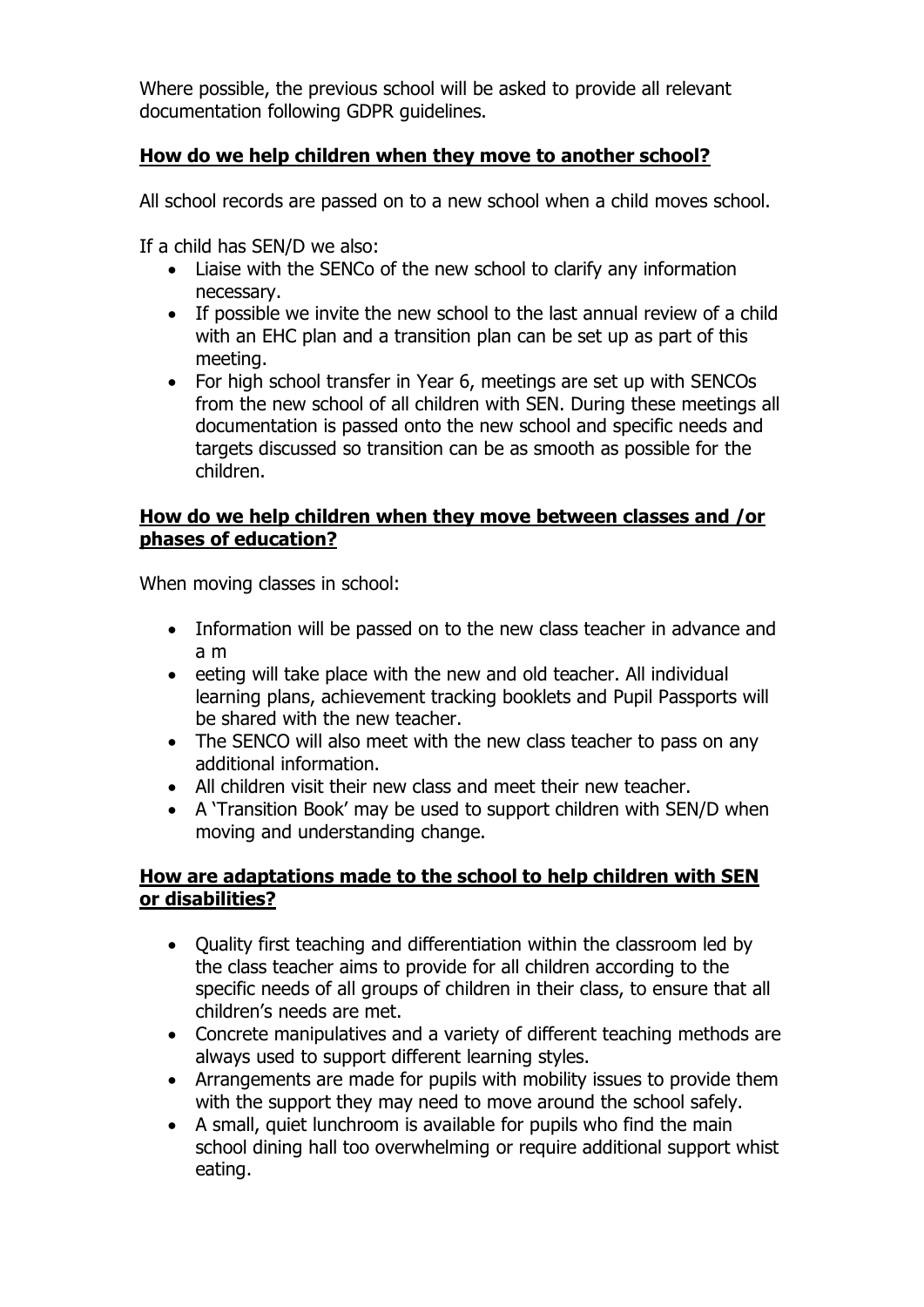- Pupils working significantly below age related expectations may be invited to work in our Kaleidoscope group which targets specific difficulties grasping basic concepts in English and Maths.
- The needs of pupils with disabilities are considered on an individual basis, and discussed with the child and their parents. Their ability to move around the school, hear or see what is going on in the classroom and access to toilets and playgrounds is considered and classrooms and timetables set accordingly and reviewed regularly. See school accessibility plan.

#### **Interventions**

In addition to quality first teaching, we run the following interventions/ programs to support learning as and when appropriate:

### **Language and Communication**

Box Clever (speech and language program for early years) Talkboost (speech and language program for year 1 and 2) Speech and Language support sessions throughout school (individual and group) working on targets set by Speech and Language Therapists Auditory memory groups Lego barrier groups Social Communication groups Social Skills groups (KS1 and KS2) Inference through Blanks program Zones of Regulation workshops Attention building programs such as 'bucket game' Class room teacher led strategies such as task planners, reward charts, timers to support learners with motivation

# **Cognition and Learning**

**Literacy** 1.1 Reading Support Letters and Sounds Phonics Support Inference Training Reading program Colourful Semantics writing scaffolds

#### Maths

Numicon Intervention Program (maths support program from Year 2-6) Additional maths keep up sessions for children who may need longer to understand new concepts.

#### **Physical and Sensory**

Access to laptops for children with specific needs to support their learning Occupational Therapy programs throughout school (individual and group) Prewriting activity groups

'Write from the Start': Toederescu program for developing Visuo-Perception and fine motor skills (KS1)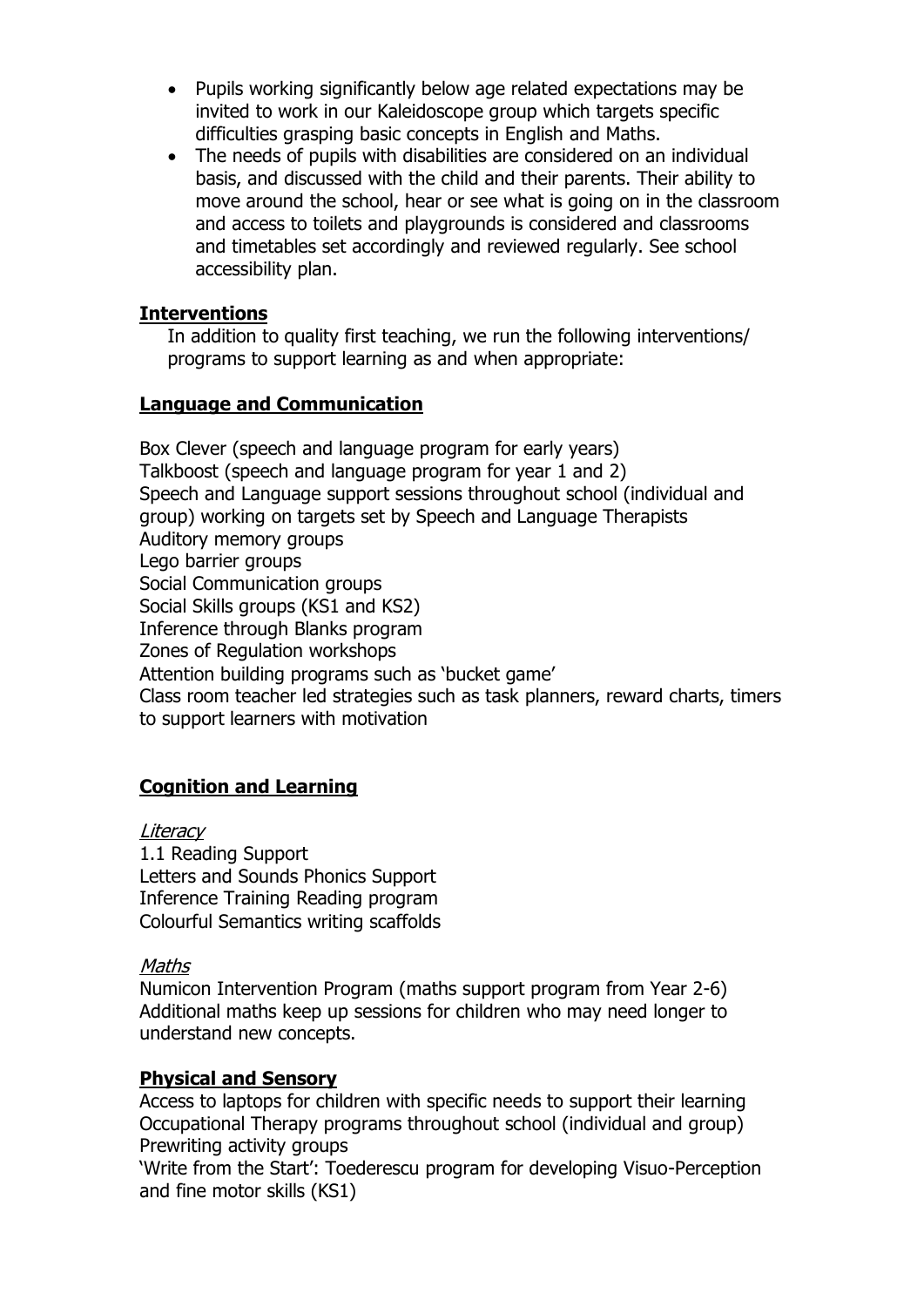'Speed Up' Handwriting program (KS2) Postural Control sessions

# **Social, Emotional and Mental Health**

Friends for Life Cool Kids Anxiety program Volcano in my Tummy Lunchtime and playtime structured activity program and additional adult support Lego therapy Social Communication groups Social Skills groups (KS1 and KS2) Zones of Regulation

# **What skills and training do our staff have?**

| <b>Staff members</b>                                                                                                 | <b>Training completed</b>                                                                                                                                                                                                                                                                                                                                                                                                                                                                                                                                                                                            |  |  |
|----------------------------------------------------------------------------------------------------------------------|----------------------------------------------------------------------------------------------------------------------------------------------------------------------------------------------------------------------------------------------------------------------------------------------------------------------------------------------------------------------------------------------------------------------------------------------------------------------------------------------------------------------------------------------------------------------------------------------------------------------|--|--|
| All staff                                                                                                            | Are trained in the requirements of:<br>The SEN code of practice 2015<br>The Equality Act<br>All general school policies on Learning and Teaching and<br>behaviour include information on how to include children<br>with SEN/D<br>Where necessary and applicable individual staff are also<br>trained to support specific needs such as diabetes, visual /<br>hearing impairment, ASD etc.<br>Positive Handling                                                                                                                                                                                                      |  |  |
| Learning Support<br>Assistants, Individual<br>Learning Support<br><b>Assistants and SEN</b><br><b>Teaching Staff</b> | Training is provided to staff to match with the requirements<br>of their current placement within the school and the needs<br>of the children they work with.<br>Training has been provided in:<br>AET Austism training through offer from Springhallow<br>special school<br>Speech and Language support programmes<br>Occupational Therapy programmes<br>Reading support programmes<br>Writing support programmes<br>Maths support programmes<br>Supporting learners with Visual and Hearing Impairments<br><b>Positive Handling</b><br><b>PECS</b><br>Makaton<br>Cued articulation for support speech difficulties |  |  |
| SEN leadership<br>(SENCo)                                                                                            | NASENCo accreditation (Ms Simpson and Mrs Hodgkinson)<br>Speech and Language Training<br>Positive Handling training<br>Managing medication in schools updates<br>Patoss inference training                                                                                                                                                                                                                                                                                                                                                                                                                           |  |  |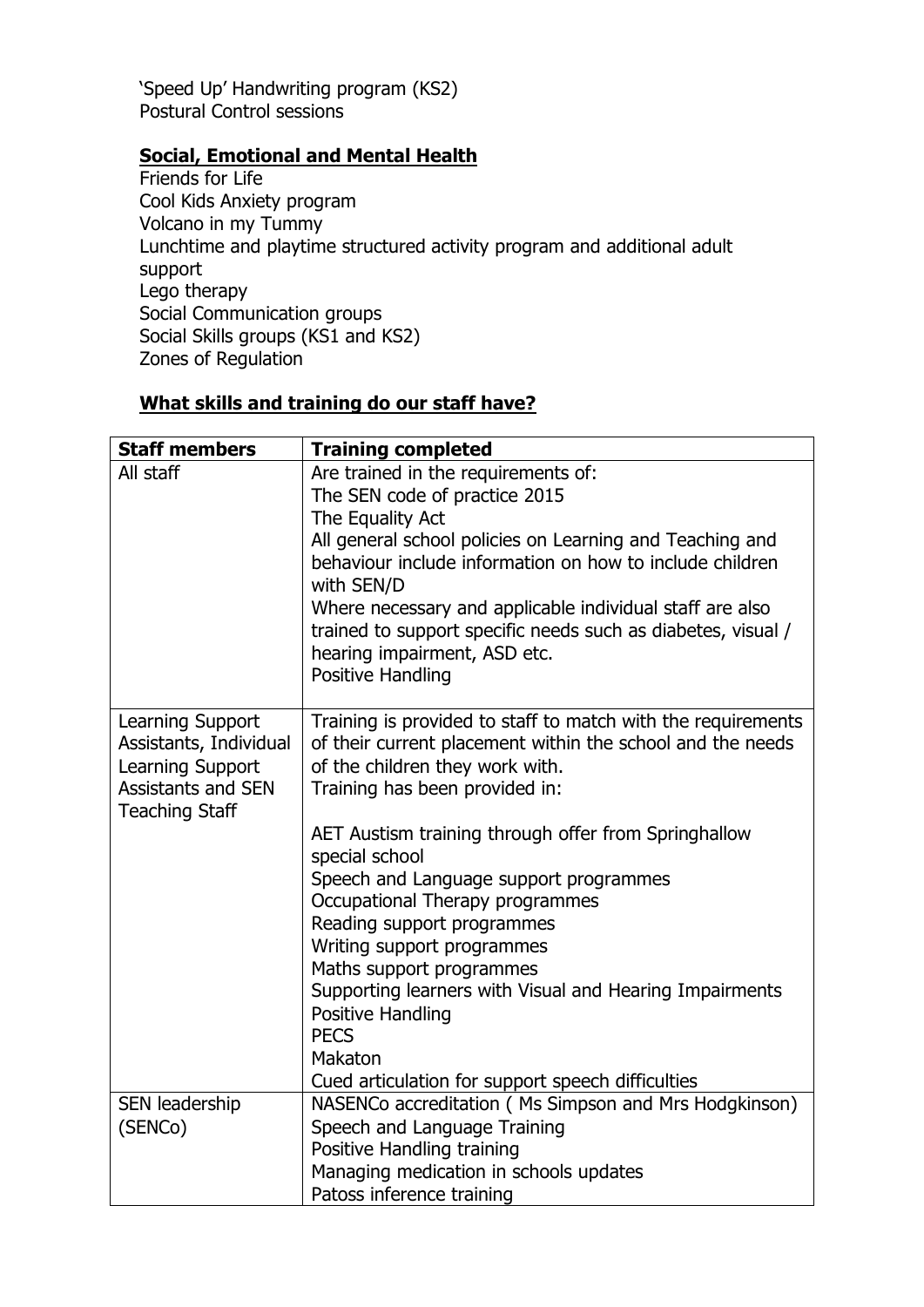# **Does the school work with other agencies/services?**

The school works with a range of different agencies and professionals to support children's needs. We currently work with the following external agencies:

- Speech and language therapy 6 days per term to provide support for pupils in Year  $1 - 6$  ( bought in by school)
- Speech and Language therapy for Early years (core support provided by Ealing)
- Occupational therapy service ( clinic based, provided by Ealing)
- School nursing service
- Educational psychology service (5.5 days per term to include 2 days per term purchased additionally by school)
- Social services
- SAFE team (Supportive Action for families in Ealing)
- CAMHS (Children and Adolescents mental health support)
- Behaviour support team
- Child Development Team ( Ealing Service for children with additional needs – ESCAN )
- Early Intervention Panel ( Ealing Service for children with additional needs – ESCAN )
- Specialist Assessor for Specific Literacy Difficulties
- Ealing Parenting Service

# Referrals to external professionals

Referrals will be suggested to parents when the school feels that additional specialist advice is needed to help a child make progress. The waiting times to be seen by a specialist vary from each service and you will be advised of this when a referral is agreed.

School will never make a referral to a specialist for further SEN assessment without first discussing it with parents and gaining agreement from them.

For further information about the services that Ealing offers parents and children with SEN/D please click here.

<https://www.ealingfamiliesdirectory.org.uk/kb5/ealing/directory/home.page>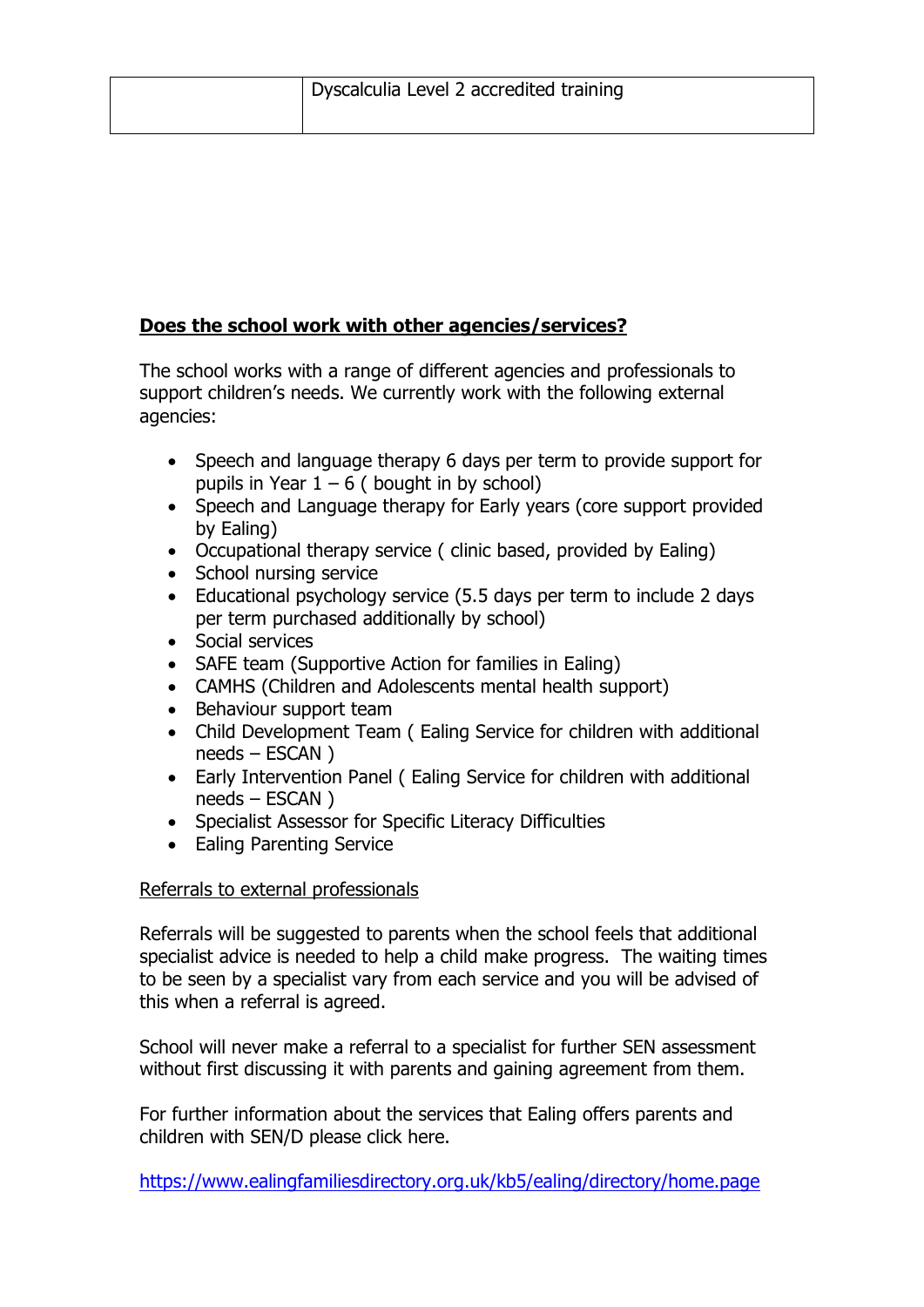### **How do we support the emotional and social development of all of our children?**

We teach children strategies to help them socially and emotionally in the following ways:

- PSHE lessons
- Circle time
- Assemblies
- Small group sessions to build social skills
- Access to quiet spaces for children who need them
- Additional adult support at play times and lunchtimes

If necessary we also support children's social and emotional development with individual support plans that teach social skills and coping strategies and may include counselling and / or referral to external agencies if appropriate.

This document should be read in conjunction with the Behaviour management policy, SEN/D policy and Learning and Teaching policy. These are available on the school website.

# **Funding for SEN 2017-18**

The notional SEN budget for 2017-18 was £251,974

Top up / high needs funding received for the 12 children with EHC plans was £82,076 with an additional £72,000 in delegated funds bringing the total funding for pupils with EHC Plans to £154,076

# **Expenditure on SEN 2017-18**

The support provided for pupils on the SEN register cost a total of £404,371

Within this amount, individual programs of support for 12 pupils total £168,658

### **How effective is our SEN provision?**

Since September 2018 the school has tracked the progress of SEN pupils who are working significantly below age related expectations against all the learning outcomes from year 1 to 4 providing them with a personalised approach to their own progress. Currently there are 31 children (48% of the SEN cohort) in the school who have their learning tracked this way. Progress against these targets is monitored termly to ensure they can work at their own pace and have work tailored to their own specific needs.

# **Attainment of pupils with SEN**

In July 2018 the percentage of pupils with SEN/D achieving the expected standard was as follows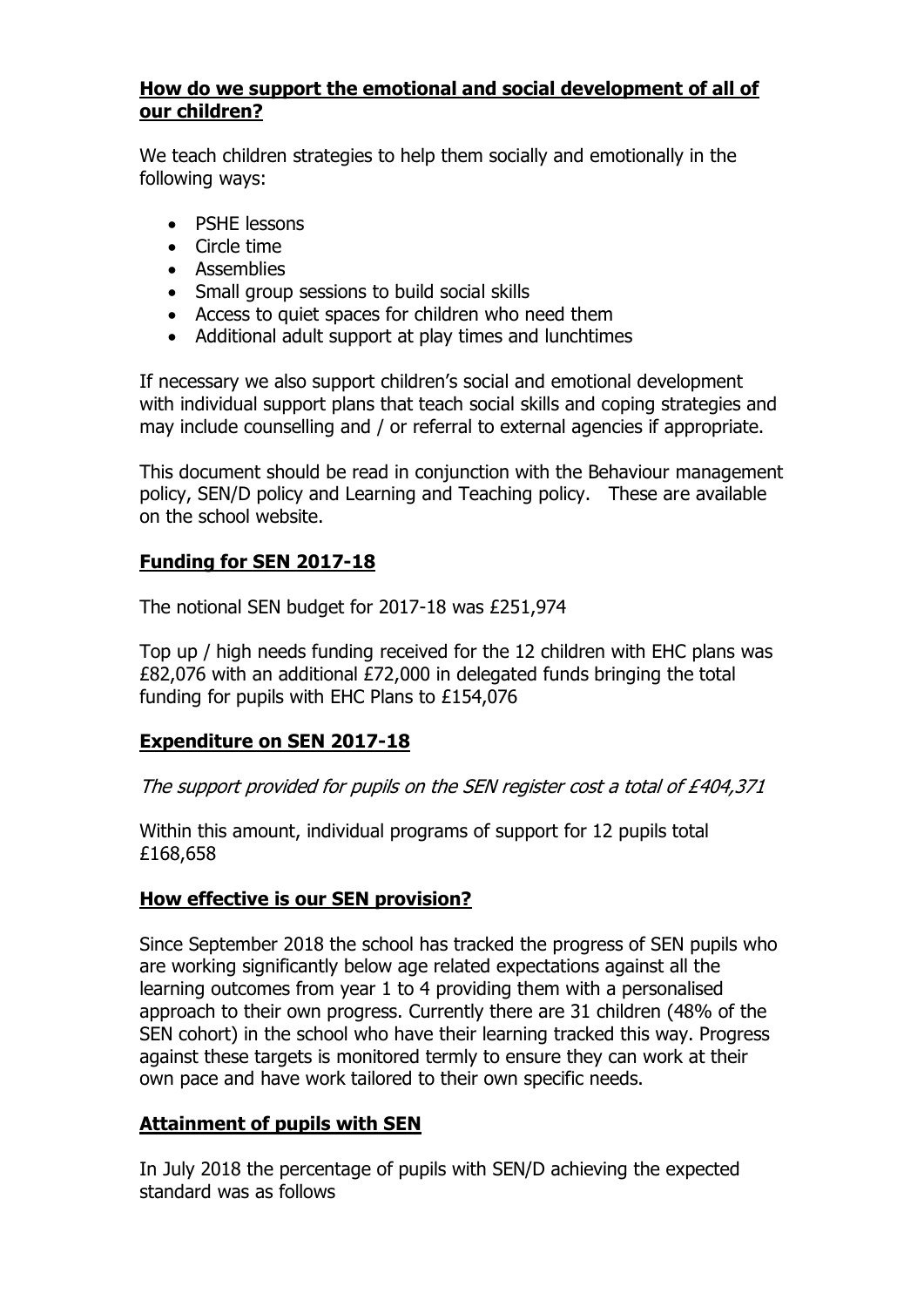|                   | Reading | Writing | <b>Maths</b> |
|-------------------|---------|---------|--------------|
| <b>EYFS</b>       | 27%     | 9%      | 36%          |
| Year <sub>2</sub> | 35%     | 26%     | 38%          |
| Year 6            | 40%     | 50%     | 30%          |

#### **Other progress measures:**

- 54% of pupils with SEN/D made expected progress on 100% of their learning plan targets
- 66% of pupils with SEN/D made expected progress on 80% or more of their personal learning plan targets reviewed in July 2018
- 25% of pupil with SEN/D made less than expected progress on their learning plan targets so further targeted measures were put in place to support these children. 3 of these children are being considered for an EHCPlan.

# **Accountability for SEN provisions and progress**

The SENCo reports on a termly basis to governors regarding SEN progress and achievement.

Data is analyised on a termly based and examined to ensure that trends to do not develop. In summer 2018 88% of pupils were judged to have consistently excellent or good attitudes to learning in their interventions with learning support assistants and attained above or broadly in line with what was expected of their learning. For pupils attaining below attainment or with attitudes that require improvement additional parent meetings have been arranged and interventions altered to be more suitable.

# **Current SEN information**

- There were 75 children on the SEN register in July 2018. 8 children were added over the course of the year and 11 children were deemed to have made enough progress to be removed from the SEN register but continue to be monitored.
- Currently there are 64 children on our SEN register. (correct September 2018) This is 12% of our school cohort.
- 11 children have an EHC plan or statement, and we are awaiting an outcome for one other. This is 17% of our SEN cohort and 1.65% of the school cohort

### **What do I do if I am concerned about the quality or effectiveness of support my child is getting?**

All schools check the quality of the support for each child and report the effectiveness of provision to the governors.